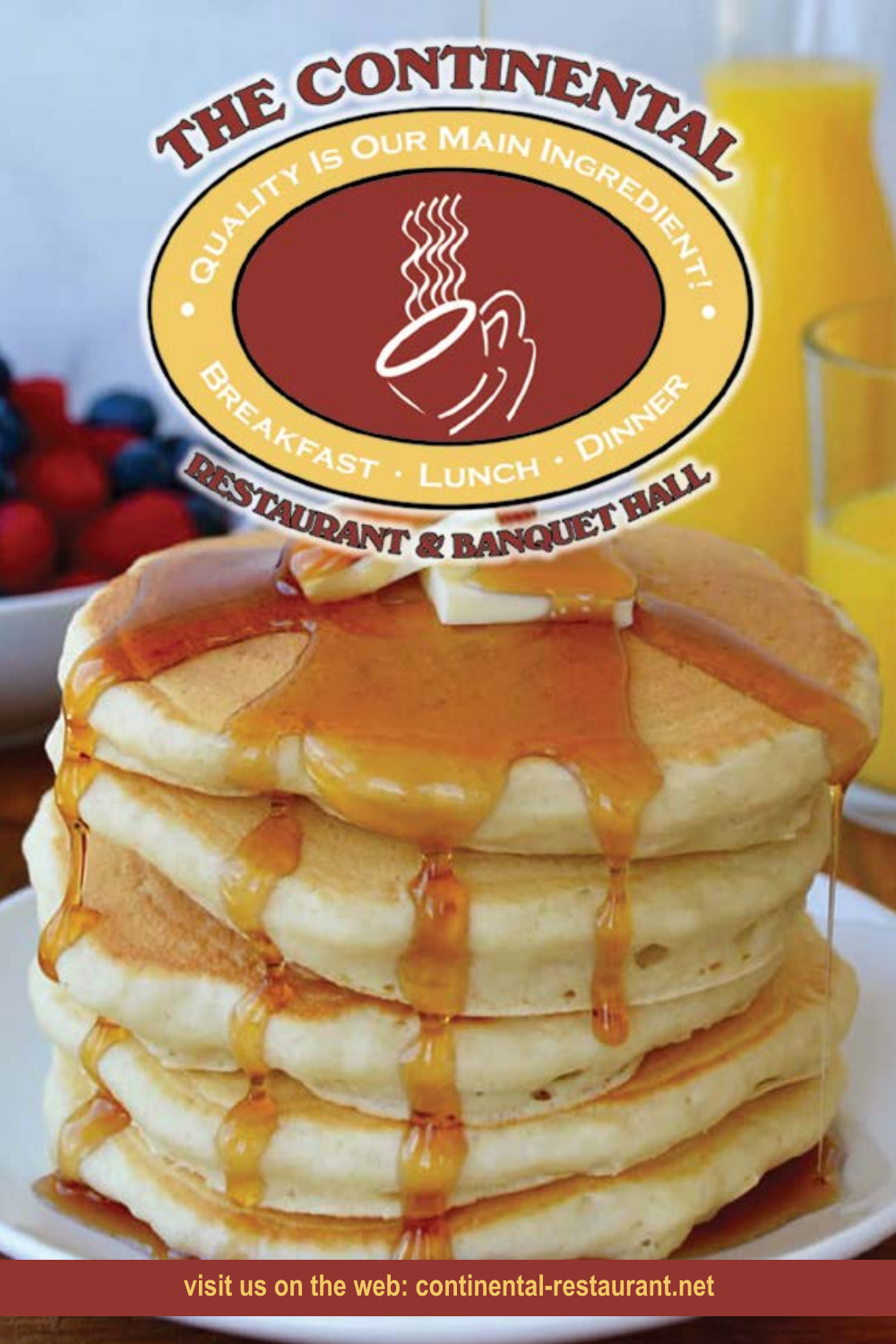**Our kitchen will do its best to accommodate your special requests at a small additional charge.**

## GRIDDLE GREATS **Served with butter and warm syrup.**

## **BELGIAN WAFFLES**

**WARM CINNAMON APPLE WAFFLE A Belgian waffle topped with warm cinnamon apple topping - 11**

#### **FRUIT WAFFLE Our Belgian waffle topped with your choice of strawberries, blueberries, cherries or bananas - 11**

**BELGIAN WAFFLE Hot from the griddle! - 9**

**PECAN WAFFLE Topped with crushed pecans - 11**

**WAFFLE ALASKA Our golden Belgian waffle topped with vanilla ice cream, strawberries and a cloud of whipped cream - 14**



## **CREPES**

**FRUIT FILLED CREPES Strawberry, blueberry or cherry - 11**

**PLAIN CREPES STRAWBERRY & SOUR CREAM CREPES - 13**



## **PANCAKES**

## **PIGS-IN-A-BLANKET**

**Our homemade sausage rolled in three light, fluffy buttermilk pancakes. Dusted with powdered sugar - 12**

#### **FRUIT PANCAKES Your choice of strawberry, blueberry, cherry**

#### **or banana pancakes - 11 WARM CINNAMON APPLE PANCAKES - 11**

## **PECAN PANCAKES**

**4 BUTTERMILK PANCAKES Four fluffy buttermilk pancakes topped with butter and served with warm syrup - 9**

### **4 HOMEMADE POTATO PANCAKES** - 12

**SILVER DOLLAR PANCAKES FIVE - 7 TEN - 9 FIFTEEN - 11**

**CHEESE BLINTZES (Plain) - 13 These ultra thin pancakes are rolled with ricotta cheese and topped with your choice of strawberries, blueberries, cherries or warm cinnamon apples - 15**



## **FRENCH TOAST**

**FRENCH TOAST Your choice of extra thick or thin French toast - 10**

**CINNAMON RAISIN FRENCH TOAST Sprinkled with cinnamon and sugar - 10**

**EGG WHITE FRENCH TOAST Three slices of whole wheat bread dipped in our egg white batter - 11 WITH TURKEY BACON - 15**

**FRUIT FRENCH TOAST Our delicious French toast smothered with your choice of strawberries, blueberries or cherries - 12**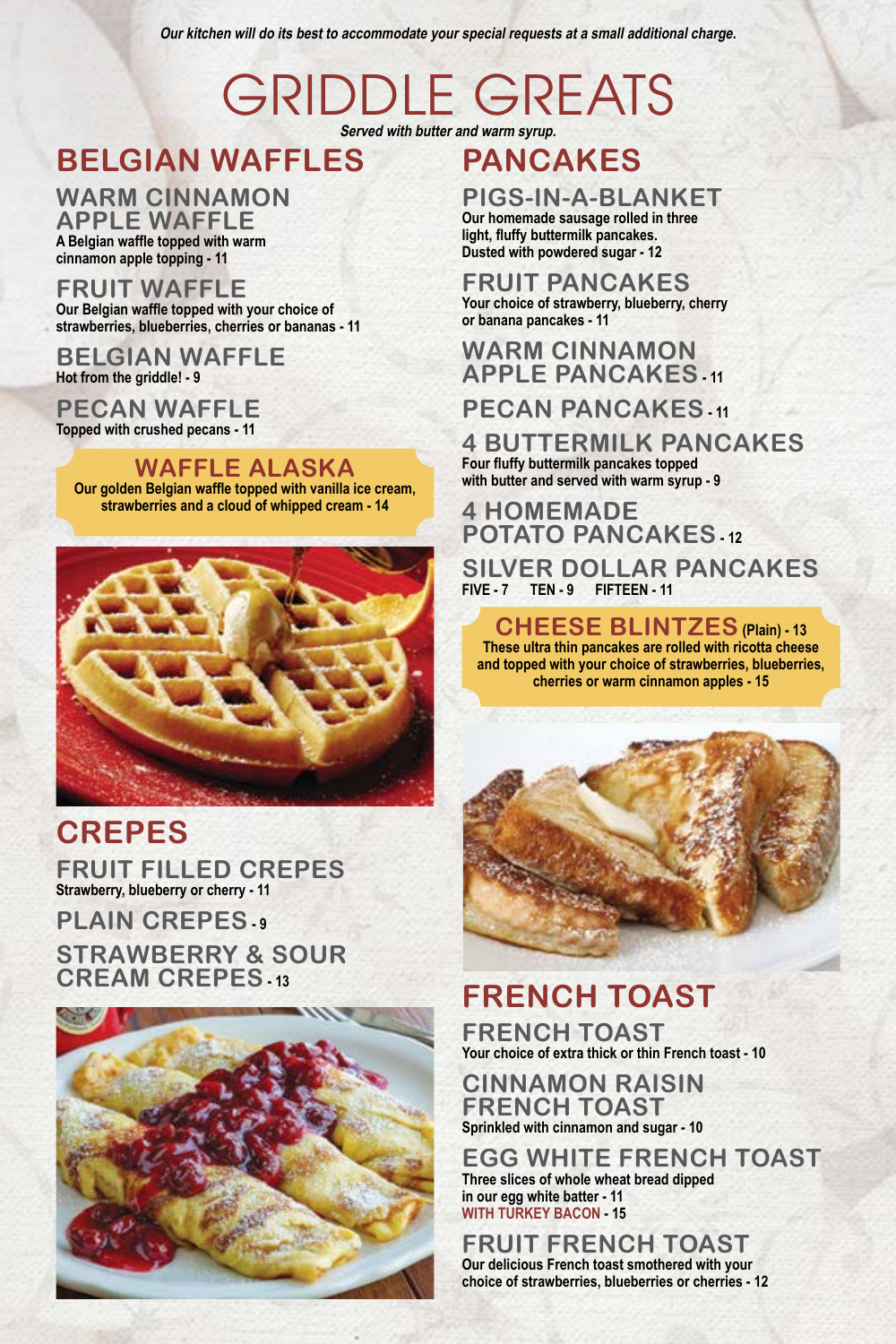

# STEAK-IT\*

**Egg orders are served with hash browns and your choice of two buttermilk pancakes or toast.**

**NEW YORK STRIP & 3 EGGS - 26 SKIRT STEAK & 3 EGGS - 26 CHOPPED SIRLOIN & 3 EGGS - 20 PORK CHOP & 3 EGGS - 19**

**You may substitute cottage cheese for potato + 3**

# EGGS BENEDICT\* **EGGS FLORENTINE**

**A split English muffin topped with spinach, two poached eggs and hollandaise sauce - 15**

### **EGGS BENEDICT- 15**

**LAS VEGAS BENEDICT With Canadian bacon, crabmeat, poached eggs and hollandaise - 15**

**PORTABELLA BENEDICT Grilled portabella mushrooms, poached eggs and hollandaise sauce - 15**



#### **FOR A HEALTHIER CHOICE: You may substitute turkey links or turkey bacon for bacon strips or sausage links**

### **THE CONTINENTAL TWOSOME**

**Two eggs\* served any style with two sausage links, two strips of bacon, two pancakes or two French toast wedges and a small juice - 14 WITH COFFEE OR TEA + 1.00**

# FRESH EGGS\*

**All of our egg orders are served with hash browns and your choice of two buttermilk pancakes or toast.**

**TWO EGGS & CORNED BEEF HASH** - 14

### **TWO SCRAMBLED EGGS WITH LOX & ONIONS - 14**

**TWO EGGS - 9 With bacon, sausage links, sausage patties, baked ham-off-the-bone or Canadian bacon - 13**

### **WE PROUDLY SERVE FREE RANGE EGGS**

**\*The Illinois Department of Public Health advises that eating raw or undercooked meat, poultry, eggs or seafood poses a health risk to everyone, but especially to the elderly, children under the age of four, pregnant women and other highly susceptible individuals with compromised immune systems. Thorough cooking of animal food reduces the risk of illness. For further information contact your physician or public health department.**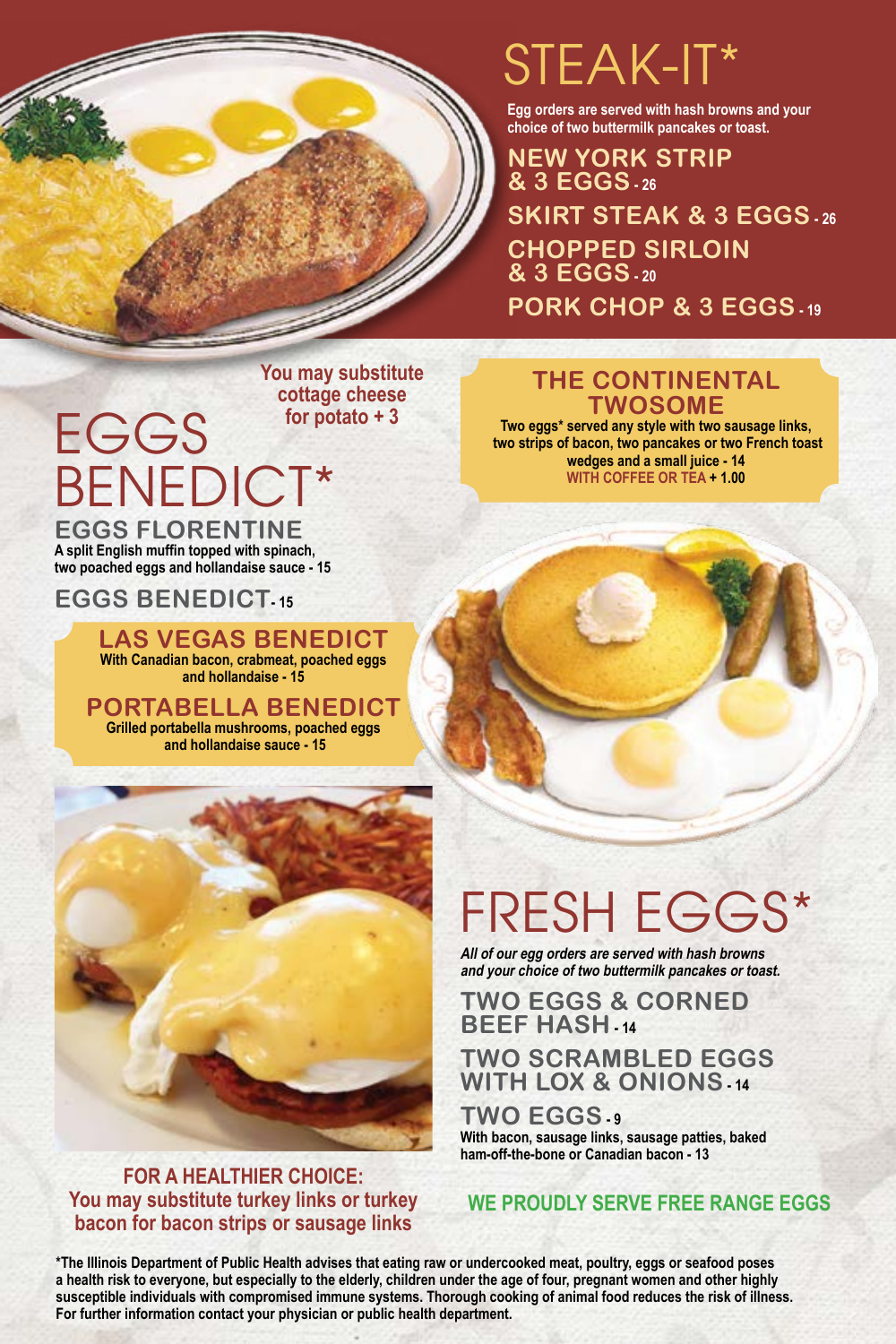# 3-EGG OMELETTES

**Our omelettes are served with hash browns and your choice of two buttermilk pancakes or toast. YOU MAY SUBSTITUTE EGG WHITES OR EGG BEATERS + 2**

## **VEGETARIAN**

**OMELETTE Fresh spinach, onions, peppers, mushrooms and tomatoes - 15**

**LOX & ONIONS OMELETTE Served with a bagel - 16**

**FLORENTINE OMELETTE Spinach, mushrooms, bacon and cheddar cheese - 16**

**MEDITERRANEAN SUNRISE OMELETTE Filled with feta cheese, tomatoes and onions - 16**

**SALAMI OMELETTE**<sub>-16</sub>

**DENVER OMELETTE This light, fluffy omelette is filled with fresh chopped green peppers, minced onion and plenty of ham - 15**

**SPINACH OMELETTE Made with fresh chopped spinach for classic taste and goodness - 15**

**ASPARAGUS OMELETTE - 15**

**BROCCOLI OMELETTE Made with fresh broccoli - 15**

**MUSHROOM OMELETTE We use only fresh grilled mushrooms for the best flavor - 15**

**HAM OMELETTE** 15 **With cheese - 16**

**BACON OMELETTE - 15 With cheese - 16**

**SAUSAGE OMELETTE** 15 **With cheese - 16**

**PLAIN OMELETTE Plain and simply scrumptious - 12 With cheese - 13**

**CHORIZO OMELETTE With jalapeño peppers, tomatoes, onions and avocado, topped with Chihuahua cheese - 16**

**CONTINENTAL OMELETTE Ham, onions, peppers, mushrooms, tomatoes, asparagus and cheese - 16**

# BREAKFAST DE-LITES

**CONTINENTAL TASTY PROTEIN BREAKFAST**

**Four scrambled egg whites and an 8 oz. broiled ground turkey patty. Served with sliced tomatoes and orange juice - 16**

**520 calories, 29g carbs, 59g protein, 5g saturated fat, 583 mg sodium • 11 points**

### **LOW-FAT FITNESS OMELETTE**

**Egg whites loaded with fresh mushrooms, broccoli and diced tomatoes. Served with sliced tomatoes, dry wheat toast and orange juice - 16 505 calories, 78g carbs, 1g saturated fat, 299 mg sodium • 10 points Omelette only: 152 calories, 6g carbs, 1g saturated fat, 299 mg sodium • 3 points**

**SMOKED HAM-OFF-THE-BONE AND EGG WHITES Served with sliced tomatoes and orange juice - 16 422 calories, 28g carbs, 5g saturated fat, 622 mg sodium • 9 points**

#### **CHICKEN, CHEDDAR AND BROCCOLI EGG WHITE OMELETTE**

**Served with sliced tomatoes, dry wheat toast and orange juice - 16 571 calories, 59g carbs, 6g saturated fat, 838 mg sodium • 12 points**

### **LITE & LIVELY**

**A bowl of oatmeal served with fresh fruit, whole wheat toast and a small glass of skim milk - 11**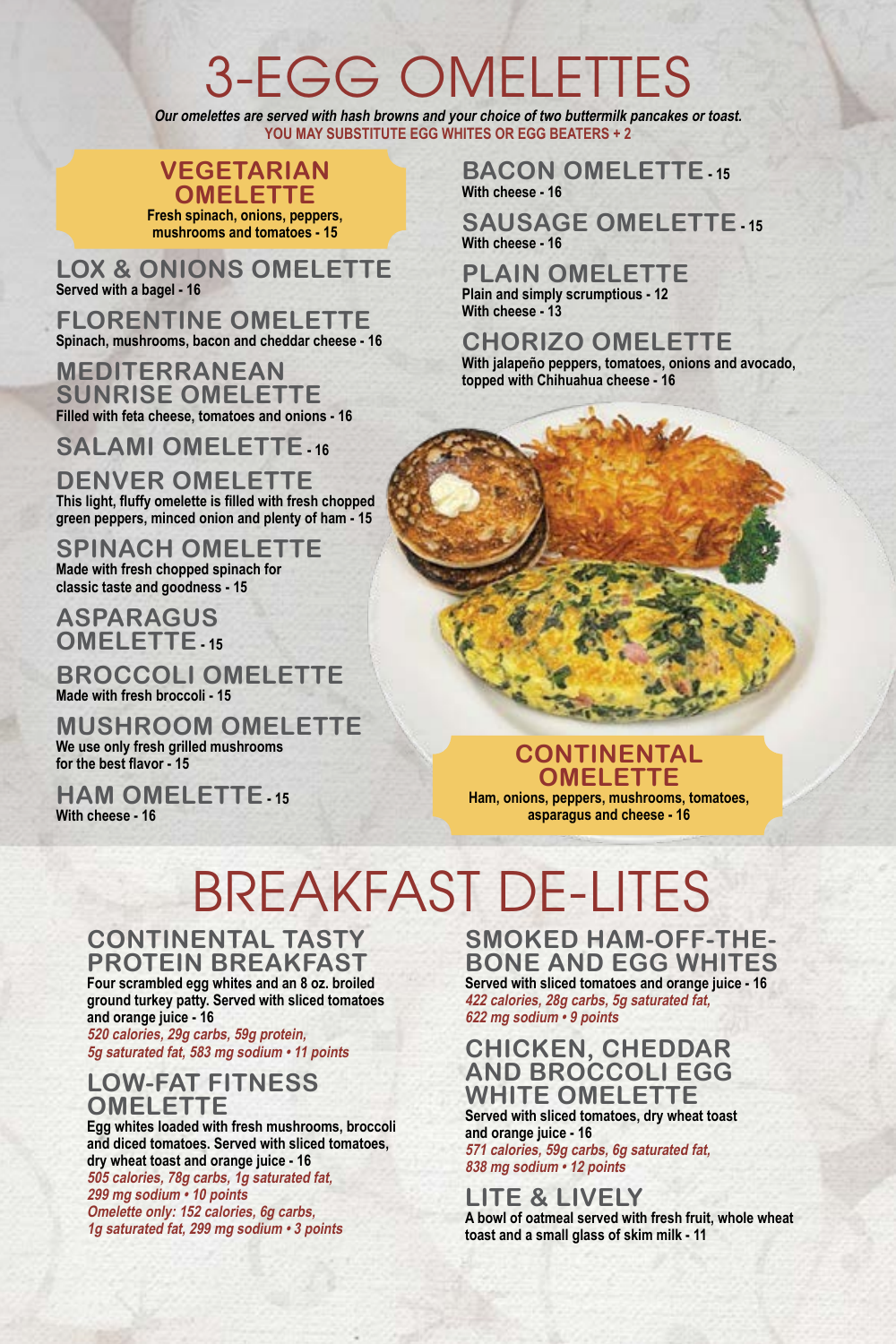# **HOUSE** SKILLETS

**Our skillets are topped with your choice of cheese (except vegetarian skillet) and two eggs\*. Includes choice of buttermilk pancakes or toast.**

#### **PORTABELLA MUSHROOM SKILLET Fresh sliced portabella mushrooms, onions,**

**crisp bacon and asparagus - 15**

**THE ORIGINAL SKILLET Ham, onions, mushrooms and hash browns - 15**

**VEGETARIAN SKILLET Broccoli, asparagus, tomatoes, mushrooms, peppers and onions - 14 ADD CHEESE + 1**

**SOUTH OF THE BORDER SKILLET**

**Link sausage, jalapeño peppers, tomatoes and hash browns - 15**

# HEALTHY STARTS

**LOX PLATTER With three bagels, cream cheese and olives - 29**

**LOX & CREAM CHEESE Served on two toasted bagels - 22**

**HAWAIIAN DELIGHT A half pineapple filled with a variety of fresh fruit,** 

**served with cottage cheese and raisin toast - 15**

**HEALTH CLUB COMBO Two Egg Beaters™ served with fresh fruit and a toasted bagel - 12**

#### **CORNED BEEF HASH SKILLET Corned beef hash with onions, peppers, tomatoes and hash browns - 15**

**CHORIZO SKILLET With jalapeño peppers, tomatoes, onions and avocado, topped with Chihuahua cheese and two eggs - 16**

**SKIRT STEAK SKILLET Skirt steak with mushrooms, onions, tomatoes, hash browns and mozzarella cheese - 21**

**POPEYE SKILLET Crisp bacon, tomatoes, spinach and hash browns - 15**



# BREAKFAST SPECIALS

**FRIED MATZO Thin and crispy, plain or onion matzo - 10 WITH SALAMI - 14 WITH LOX - 15**

**POPEYE BREAKFAST WRAP Scrambled eggs in a spinach wrap with bacon, tomatoes, spinach and melted cheddar cheese - 13**

**THE ORIGINAL BREAKFAST WRAP Scrambled eggs in a tomato wrap filled with onions, peppers, mushrooms and melted cheddar cheese - 13**

**ATHENIAN GYROS & EGGS\* Two eggs made to order served with gyro meat, hash browns and Greek toast - 14**

### **HOPPLE POPPLE**

**Better known as the scrambler! Scrambled eggs mixed with sautéed green peppers, onions, chunks of potatoes and salami. Served with toast - 15**

### **CINNAMON ROLL FRENCH TOAST**

**A glazed cinnamon roll sliced and dipped in our French toast batter. Served with cinnamon spread - 9 WITH BACON OR SAUSAGE - 13**

### **SOUTHWESTERN BREAKFAST WRAP**

**Scrambled eggs in a tomato wrap stuffed with sausage links, jalapeño peppers, tomatoes and mozzarella cheese - 13**